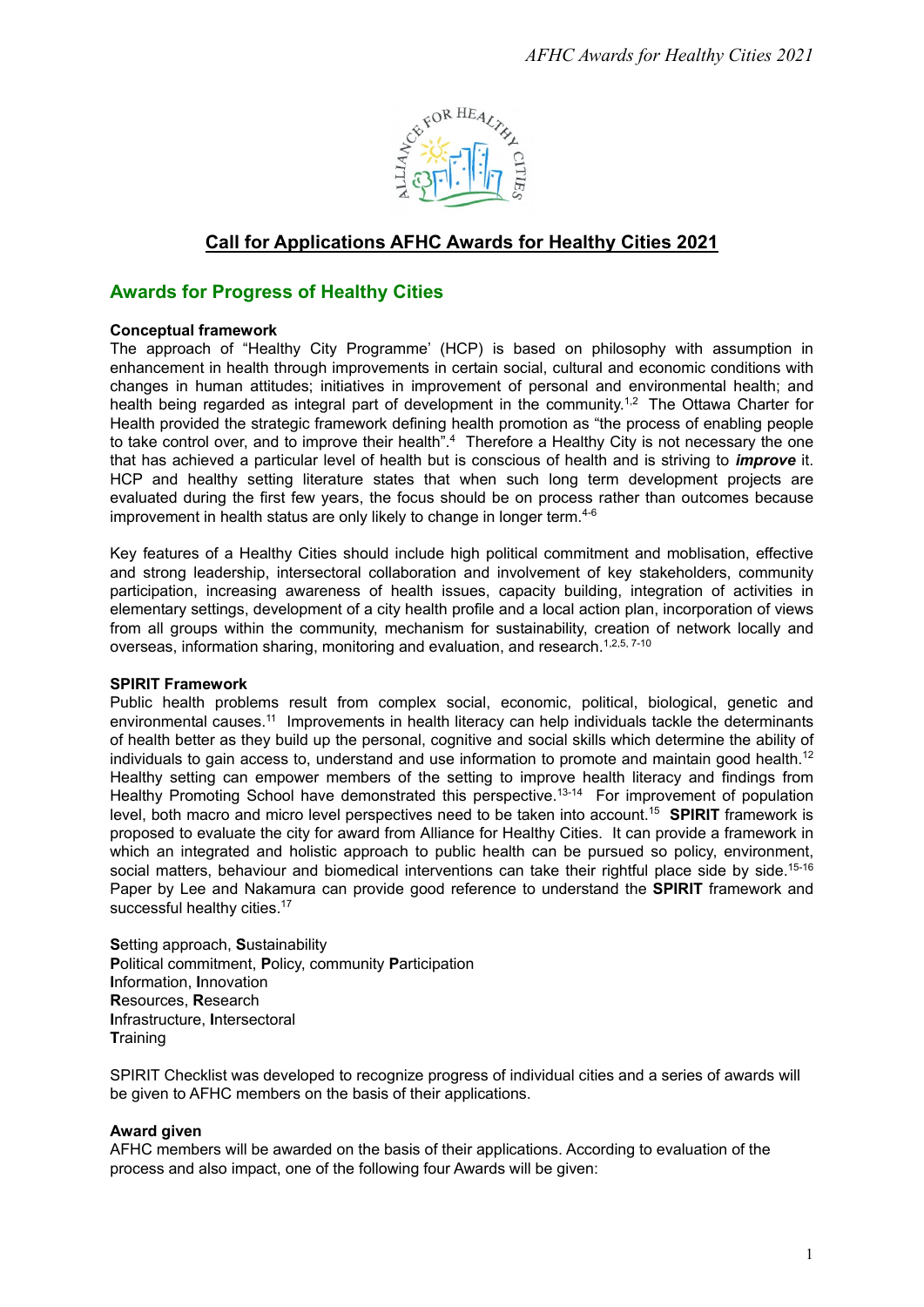## - **Award for Healthy City with Good Infra-structure**

*The City must demonstrate the initiatives in using multiple setting to promote population health with strategic planning. Political commitment with healthy public policy and involvement of different stakeholders are important steps forward. The City needs to create her city health profile with resources earmarked to address the health needs of the city including training at different levels. The City should have the basic layout of infra-structure involving different sectors. If the City has initiated all these steps, it would be considered for "Healthy City Award with Good Infra-structure.* 

## - **Award for Healthy City with Good Dynamic**

*For next stage of development, the City should demonstrate action in linking healthy settings to promote better health. The City needs to demonstrate how policies are being translated into practice and how the city makes use of her city health profile. The City also needs to demonstrate how local*  leaders and stakeholders are placed in the infra-structure of Healthy City to push the healthy city *movement forward. If the City has reached that level, it would be considered for "Healthy City Award with Good Dynamic".* 

## - **Award for Healthy City with Strong Action**

*For advanced development of Healthy City, the Health City becomes an integral part of city planning and development. The City should have resources allocated for research and development including networking with cities nationally and internationally taking the City into international arena. Local politicians and leaders are well aware of importance of Healthy City to the livelihood of the local residents. There will be active participation from professional groups, academic and private sectors. This can take the city to get the "Healthy City Award with Strong Action".* 

## - **Award for Healthy City Expert**

*Healthy City continues to work for further improvement of health and quality of life of its citizens. This award is given to the cities or those leading the cities to become healthy cities, and already received "AFHC Award for Healthy City with Outstanding Performance" or "AFHC Award for Healthy City with Strong Action" when they show further continuing progress with good evidence in its city and contribution to promote Healthy Cities in the region and beyond. Such city or person will get the "Healthy City Award Expert".*

### **Eligible Applicants**

Full Members of the Alliance for Healthy Cities which gained its membership status before July 2021.

**Materials to be submitted** [Submission of electronic files is strongly recommended.]

- The following guidelines must be followed strictly.
- Fill in the SPIRIT Template (SPIRIT\_TEMPLATE\_2021.doc) STRICTLY in accordance to word limits with NO more than FIVE photos and in LESS than 100 words describing how each photo reflects success of Healthy City development. Any excess materials or excess words WILL NOT be taken into account for evaluation.
- For Award for Healthy City Expert, at least two of the following information in LESS than 500 words should be submitted in addition to fill the SPIRITS Template: (1) evidence to show the progress since their receipt of previous award; (2) evidence to show the progress of developing revised version of Healthy City Plan (including revision of city's master plan or city's development plan) , (3) evidence to show revised structure and infrastructure for a Healthy City to meet the city's recent needs, (4) evidence to work on new priority issues identified by the city with exact description of the work showing how Healthy City approach and Healthy City framework in the city contributed to a good work, and (5) evidence of work to promote healthy cities in its countries, in the region, and beyond.

Assessment of different levels of Awards will be conducted by leading academics in the field as they have the expertise in assessment based on evidence provided. They will then make their reports to the Award Committee of Alliance. After further validation by the Awards Committee, the Committee will make recommendation to the Steering Committee for consideration of Award. There will be four types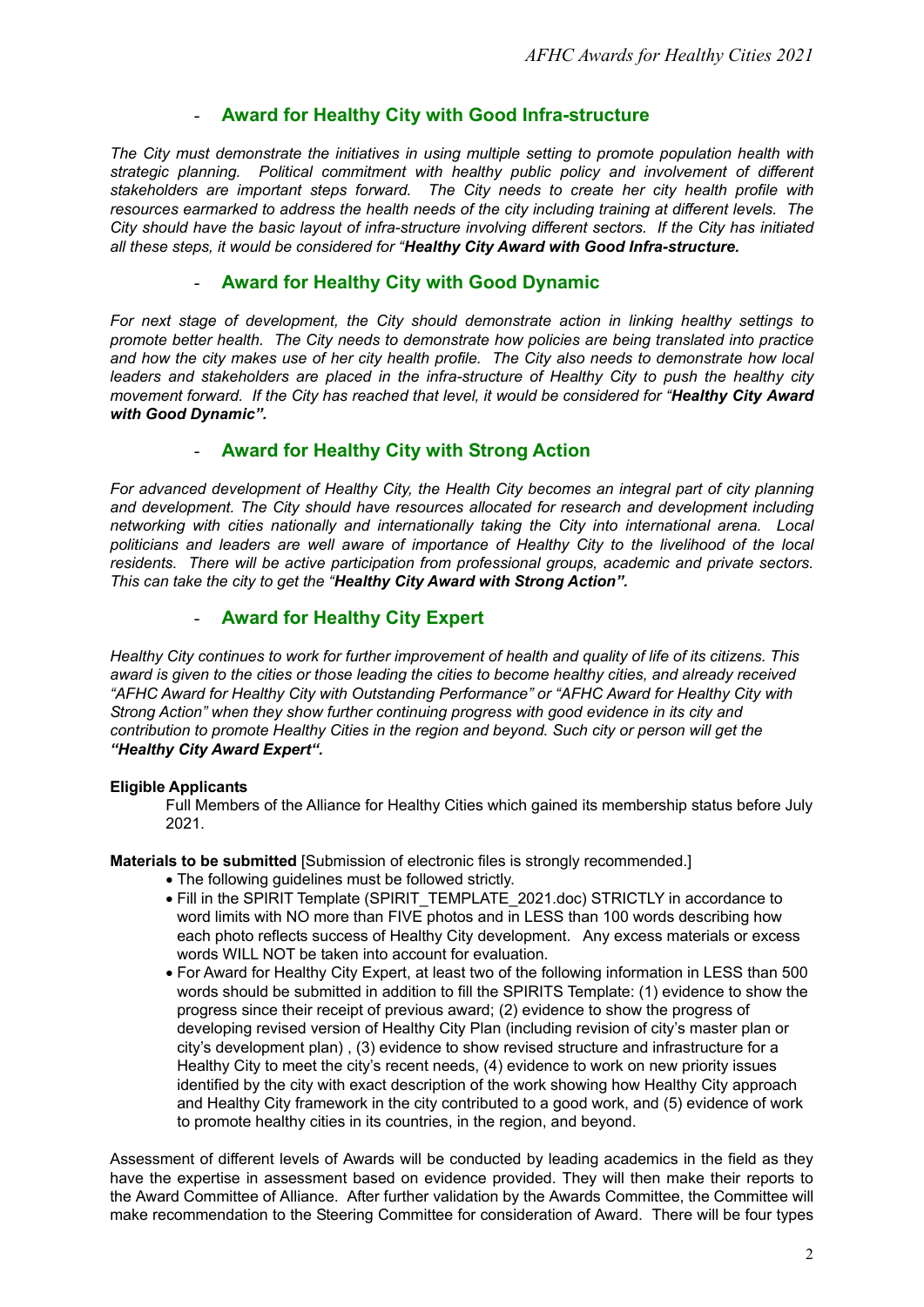of Award to be given.

## **Deadline for submission**

September 17, 2021

#### **Contact Information**

Applications and any queries should be sent to:

Awards Committee of the Alliance for Healthy Cities c/o Prof Keiko Nakamura Email: alliance.ith@tmd.ac.jp; Fax: +81 3 5803 4034 Global Health Entrepreneurship Tokyo Medical and Dental University, M & D Tower, 16 FL-South 1-5-45 Yushima, Bunkyo-ku, Tokyo 113-8519, Japan URL: http://www.alliance-healthycities.com/

### **References:**

- 1. WHO. *Regional Guidelines for developing a Healthy Cities Project.* WHO Regional Office for the Western Pacific, 2000.
- 2. WHO. *Healthy Cities Initiatives: approaches and experiences in the African Region.* WHO Regional Office for Africa, 2002.
- 3. WHO. The Ottawa Charter for health promotion. *Health Promotion International* 1987;1:3–5.
- 4. Nutbeam D. Evaluation health promotion. *Health Promotion International* 1998; 13: 27-44.
- 5. Werna E, and Harpham T. *Cox's Bvazar Healthy Town Programme, Bangladesh- review of progress.* Consultancy Report for WHO.
- 6. Lee A., Cheng F., St Leger L. Evaluating Health Promoting Schools in Hong Kong: The Development of a Framework. *Health Promotion International International* 2005; 20(2): 177- 186.
- 7. Harpham T, Burton S, and Blue I. Healthy City projects in developing countries: the first evaluation. *Health Promotion International* 2001; 16(2): 111-125.
- 8. Baum F. Research public health: behind the qualitative methodological debate. *Social Science and Medicine* 1995; 40: 459-468.
- 9. Goldstein M. *Towards an Evaluation of Healthy Cities Programmes.* WHO, Geneva, 1998.
- 10. De Leeuw E. Sense and Nonsense in Healthy City Evaluation. Paper presented at the International Conference on Healthy Cities, Athens, 1998. WHO Collaborating Centre for Research on Healthy Cities, University of Maastrcicht, Maastrcicht, 1998.
- 11. Baum F. Research public health: behind the qualitative methodological debate. *Social Science and Medicine* 1995; 40: 459-468.
- 12. Nutbeam D. Health literacy as a public health goal: a challenge for contemporary health education and communication strategies into the 21<sup>st</sup> century. *Health Promotion International* 2000; 15(3): 259-267.
- 13. Lee A., Wong MCS., Cheng F., Yuen HSK., Keung VMW., Mok JSY. Can the concept of Health Promoting Schools help to improve students' health knowledge and practices to combat the challenge of communicable diseases: Case study in Hong Kong? *BMC Public Health* 2008; 8:42.
- 14. Lee A., Cheng F., Fung Y., St Leger L (2006). Can Health Promoting Schools contribute to the better health and well being of young people: Hong Kong experience? *Journal of Epidemiology and Community Health* 2006; 60: 530-536.
- 15. Lee A., Kiyu A., Milman HM., Jara J. Improving Health and Building Human Capital through an effective primary care system. *Journal of Urban Health*. 2007; 84(supp1): 75-85.
- 16. Ashton J. Healthy cities and healthy setting. *Promotion and Education* 2002; suppl 1: 12-14.
- 17. Lee A, Nakamura K. Engaging diverse community groups to promote population health through Healthy City approach: Analysis of successful cases in Western Pacific Region. *Journal Environmental Research and Public Health,*2021; 18, 6617. https://doi.org/10.3390/ ijerph18126617